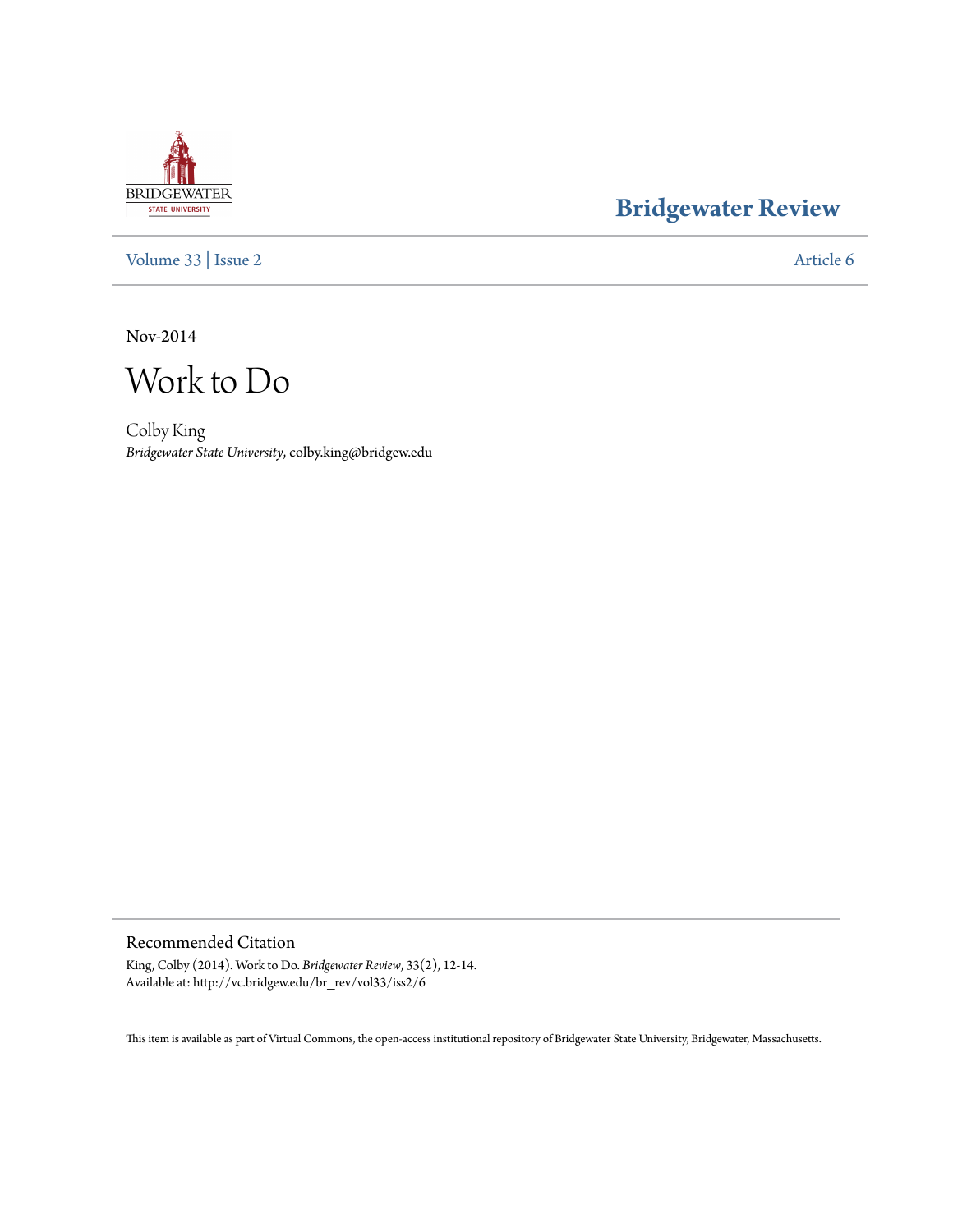

*Employee of the Month (Photo credit: Trevor King).*

## Work to Do<sup>\*</sup>

## *Colby R. King*

I was the first in my family to earn a bachelor's<br>degree, the first to earn a graduate degree, and<br>now I'm the first to have an office. In that office<br>over in Hart Hall, I have hung a sculpture that my was the first in my family to earn a bachelor's degree, the first to earn a graduate degree, and now I'm the first to have an office. In that office, brother made. The sculpture is dirty. The brush is rusty and the glove is stained. It smells dusty. It doesn't quite fit in with the framed certificates and glossy new books. But it is in my office to celebrate the work my family has done and the accomplishments my brother and I have made.

The piece is made of several objects that belonged to family members. The brush was used by our grandfather in his work as a plasterer. The glove is one our father used working at the mill. My brother found the rest of the materials

at our grandfather's house. Our uncle helped my brother cut and assemble the sculpture. It is a celebration of our family's working life, but we don't take it too seriously. My Dad, Bill, calls it "Employee of the Month," which usually gets a laugh.

I say that my brother and I come from a working-class family, even though our father's pay as a clock-punching, unionprotected, steel-mill worker probably put our family financially in the lower middle class in the area of rural western Pennsylvania where I grew up. But culturally, we were working-class. Dad worked in the Hot Mill Combustion department at the Armco steel mill in Butler, so the furnaces that melted the steel were his responsibility. His dad, also Bill, worked in the rail yard at the Pullman-Standard rail car mill across the street from Armco, and he worked a second job as a plasterer. Our other grandpa, my mom's dad, Roy, was a truck driver. Our uncle Cliff is a carpenter at a state university. The women in our family worked just as hard as the men, mostly as homemakers, and occasionally in the service industry.

So, I was raised to work hard. Dad went off to work wearing steel–toed boots, carrying his hard hat and lunch pail. My dad's dad shared stories about (mis)adventures navigating rail cars through the rail yard on his midnight shift at the mill, and then spending the following morning plastering walls and ceilings around town. On the weekends, my brother and I helped dad clear our property, stacking logs as he ran the chainsaw. I helped—well, mostly watched—as my uncle built a porch for my grandparents' single-wide trailer one Saturday morning. My mom, Belinda, kept the house and clothes clean and always had a homemade meal on the table.

I was always good at school, so that's what I worked at the hardest. But while I was smart and determined, sometimes I got lost. I didn't always know how to ask questions or where to go to get the information I needed. And when I encountered difficulties, my family wasn't familiar enough with the situation to offer suggestions. But I was fortunate in that they encouraged me to ask questions and not to be intimidated by authority figures. I also benefited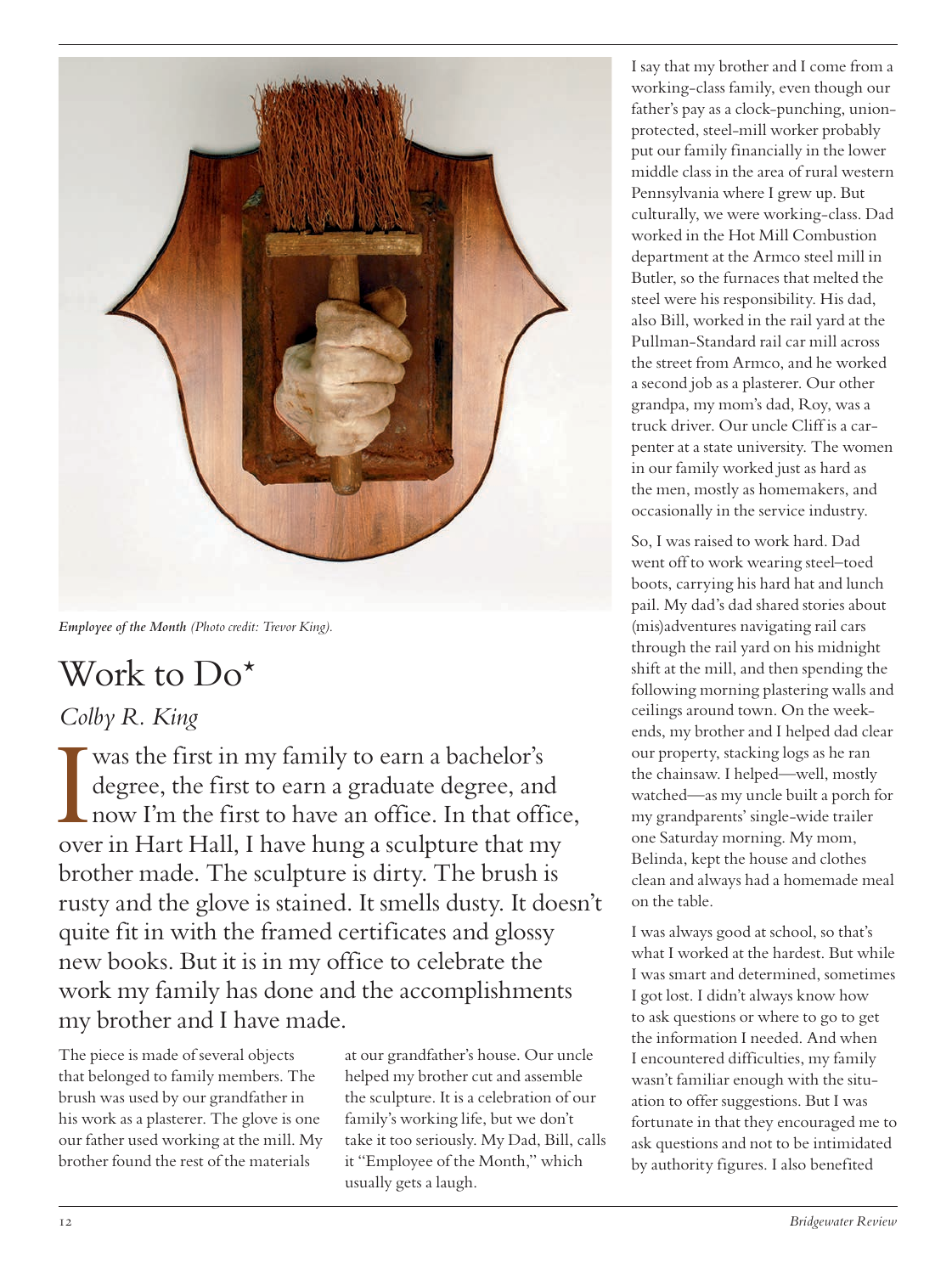from being a straight white male in a society that privileges that identity. Often I found my way only because when I was unsure who to ask, I felt comfortable asking everyone.

Once, for an undergraduate sociology class at Westminster College, I read the article "Moving Up from the Working Class," by Joan Morris and Michael Grimes (*Down to Earth Sociology*, 2005). In it, the authors share interviews with fellow sociologists from working-class families, many of whom identified two difficulties they each had encountered in their own experiences. The first was a deficit in cultural capital. Because

One reason I hang this sculpture on my wall is that it expresses the cultural understandings of work and social class that I carry with me. I negotiate both worlds. I understand the strains, risks, and pride of physical labor, but I also understand the persistent curiosity and mental tenacity necessary for academic work. When I have trouble concentrating on reading, or struggling to find words as I write, I think about all the work that my family has done. I think about the clean laundry and homemade meals my mother made, my grandfather driving the truck further down the highway, my other grandfather changing clothes after a shift at the mill and

This sculpture reminds me that my office is comfortable, and that much of the work my family has done was not.

of their cultural background, the respondents felt they lacked the social skills necessary to do well in academic settings. The second involved a contradiction: while their parents encouraged them to "do better," which implied going to college and likely working a job that did not involve manual labor, the parents also advanced a perspective that valued manual labor over other forms of work. Manual labor was acknowledged in a way that intellectual work was not. So, while these respondents had attained good positions in their fields, their work often did not feel fully legitimate. Their stories gave me perspective and provided some language to help me to make sense of my own experiences. They also pushed me to realize how useful sociology can be to explain how individual opportunities are shaped by social situations.

heading off to plaster, my uncle hammering nails, my dad sweating as he fixed a furnace. This sculpture reminds me that my office is comfortable, and that much of the work my family has done was not.

My brother and I were lucky also because our family trusted we would make good choices about college and careers. It was only after I had lived for several years on a near-povertylevel graduate student stipend, and my brother began working toward a Masters in Fine Arts, that our family really began asking about the risks we were taking. There are real risks. My brother and I are each paying off substantial student-loan debts. We have both pursued advanced degrees in fields that have tough job markets, and I am fortunate to have this job at Bridgewater. Every day we each learn a little bit more about how to navigate the professional cultures in our fields, cultures that are different from the one in which we were raised. Neither of us has figured it all out. But we are both making careful decisions about our career paths, and we both bring passion to our work.

Many of our students struggle with the same sorts of challenges, as former BSU provost Howard London's important research ("Breaking Away" [1989]; "Transformations" [1992]) on first-intheir-family university students has told us for some time. These students often struggle to navigate their new cultural worlds while maintaining their relationships with their families. Many of them feel a conflict between their duties as family members and the demands of university study, and the weight of responsibility as the family standard bearer for educational mobility.

Bridgewater State has a higher proportion of first-generation and workingclass students than many schools in the region. One of the reasons I continue to be excited about teaching at BSU is the chance to work with students from these backgrounds. I want to pass along to these students the lessons that helped me make the most of my opportunities. So, I work to help students, from all kinds of backgrounds, use sociology to better understand how finding a good job isn't always just about a degree and training, it is also often about developing subtle social skills and networking. I include lessons in my classes on topics such as the role of social capital and diverse social networks in helping students in their job searches. These are practical lessons, rooted in good academic scholarship.

In Spring 2014, I taught a Second Year Seminar titled "Doing Work, Sociologically" that extended these lessons further. A major assignment in this course, supported in part by the Office of Undergraduate Research, asks each student to collect an oral history